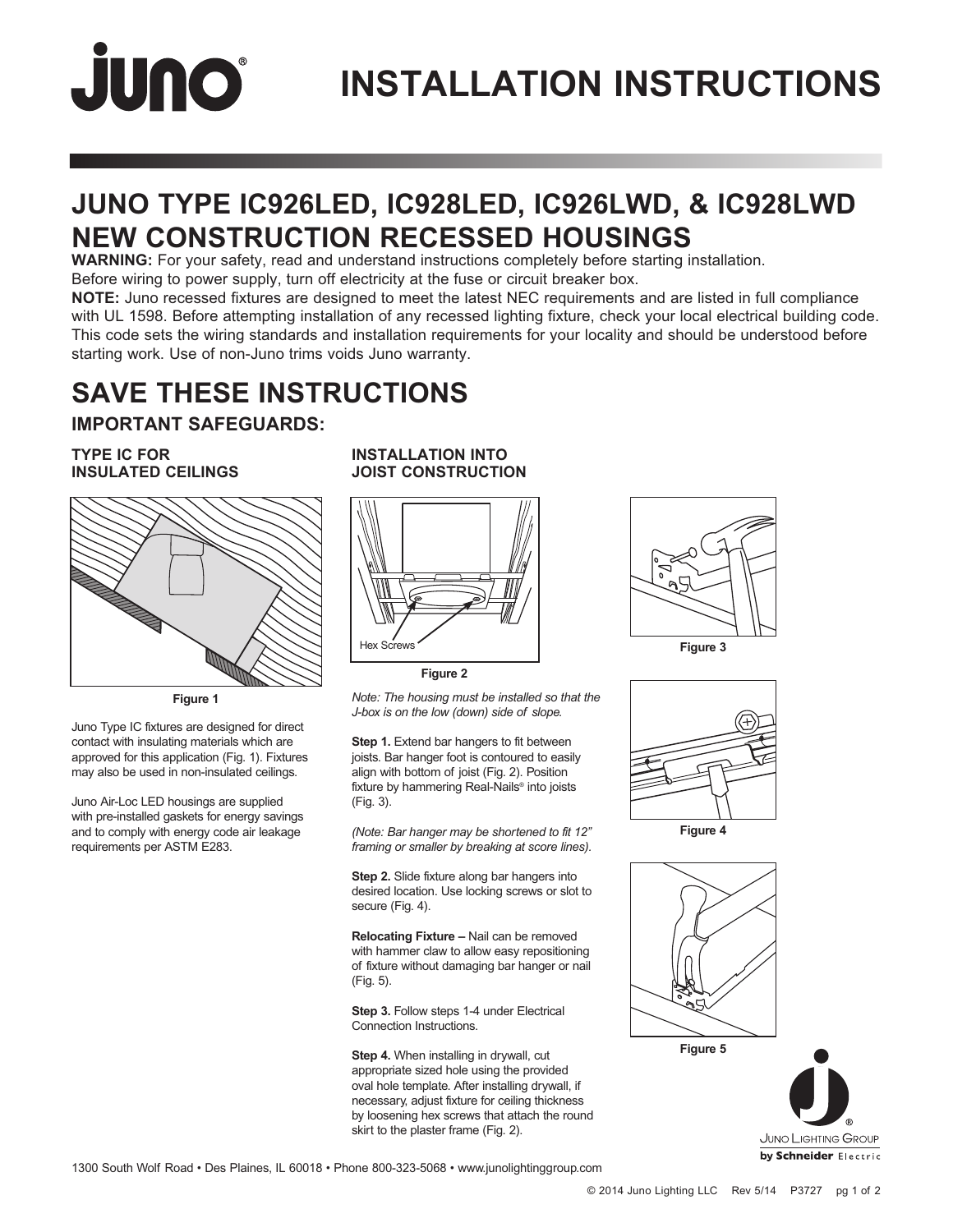# JUNO

## **INSTALLATION INSTRUCTIONS**

## **JUNO TYPE IC926LED, IC928LED, IC926LWD, & IC928LWD NEW CONSTRUCTION RECESSED HOUSINGS**

## **ELECTRICAL CONNECTION INSTRUCTIONS**



**Figure 6**

**Step 1.** Provide electrical service according to your local electrical code to the wiring box located on the plaster frame. Supply wire insulation must be rated for at least 90°C.

**Step 2.** Remove wiring box cover. Remove the appropriate knock-out(s) to accommodate the type of electrical service to be used/allowed by your local electrical code (Fig. 6):

**Metal Conduit.** Remove appropriate round knock-out(s) and connect conduit to wiring box with proper connectors (not supplied).

**12/2 or 14/2 Non-Metallic Sheathed Cable (Type NM-B).** Remove appropriate D-shaped cable knock-out(s). Insert NM-B cable through cable trap and make a 90˚L-shaped bend in cable as shown (Fig. 7).

**12/3 or 14/3 Cable (Type NM-B).** Remove appropriate round knockouts and connect cable with proper electrical connectors (not supplied and not shown).

**Step 3.** Strip supply wire 3/8" and insert each supply wire into appropriate connector. Connect black fixture wire to hot, white fixture wire to neutral and green fixture wire to ground. (Fig. 6).

 Connect violet (+) and gray (-) dimmer wires, ( -U models only).

**Step 4.** Place all wiring and connectors back in wiring box and replace cover.



## **SLIDER PLATE ADJUSTMENT**

After ceiling is finished and painted, remove paint shield from fixture. Discard or recycle. Remove optic reflector by rotating 1/4 turn counter clockwise (Fig 8).



**Figure 8**

Loosen (but do not remove) 2 screws in slider plate (Fig 9) so that it can be repositioned. Move the slider plate to the appropriate position so that the LED faces straight down and the light beam is perpendicular to the ground. Retighten slider plate screws.



**Figure 9**

Two additional slider plate screws are provided for applications where slider plate is positioned far off-center. Install these screws in holes which become visible at extreme settings.

## **TRIM INSTALLATION**

**To install trims using COIL SPRINGS,** connect trim springs to fixture L-Brackets (Fig 10). Take note of flange details at top of OPTIC REFLECTOR, align and insert in fixture and rotate 1/4 turn clockwise until it stops.



**Figure 10**

**To install trims with TORSION SPRINGS,** it is not necessary to remove OPTIC REFLECTOR.

### **FIXTURE DIMMING**

Universal Voltage IC926LED & IC928LED Downlights: Universal input voltage (120VAC thru 277VAC) housings. Dimmable with the use of most 0-10V wall box dimmers.

120VAC IC926LED, IC926LWD, IC928LED, & IC928LWD Downlights: 120VAC input voltage housings. Dimmable with the use of most incandescent, magnetic low voltage or electronic low voltage\* wall box dimmers.

Consult Juno Product Services or website for compatibility.

\*Electronic low voltage dimmers require a neutral wire connection in the wall box.

## **DRIVER REPLACEMENT**

Driver replacements must be performed by a qualified electrician. Remove round skirt from fixture to access driver. Order replacement kits as identified on the driver. The replacement kits include detailed instructions for driver replacement.

### **WARRANTY**

Juno Lighting Group provides five year limited warranty on LED components from date of purchase. Juno Lighting Group's obligation is expressly limited to repair or replacement, without charge, at Juno Lighting Group's factory after prior written return authorization has been granted. This warranty shall not apply to products which have been altered or repaired outside of Juno Lighting Group's factory. This warranty<br>is in lieu of all other warranties, expressed or implied, and without limiting terms of sale.



1300 South Wolf Road • Des Plaines, IL 60018 • Phone 800-323-5068 • www.junolightinggroup.com

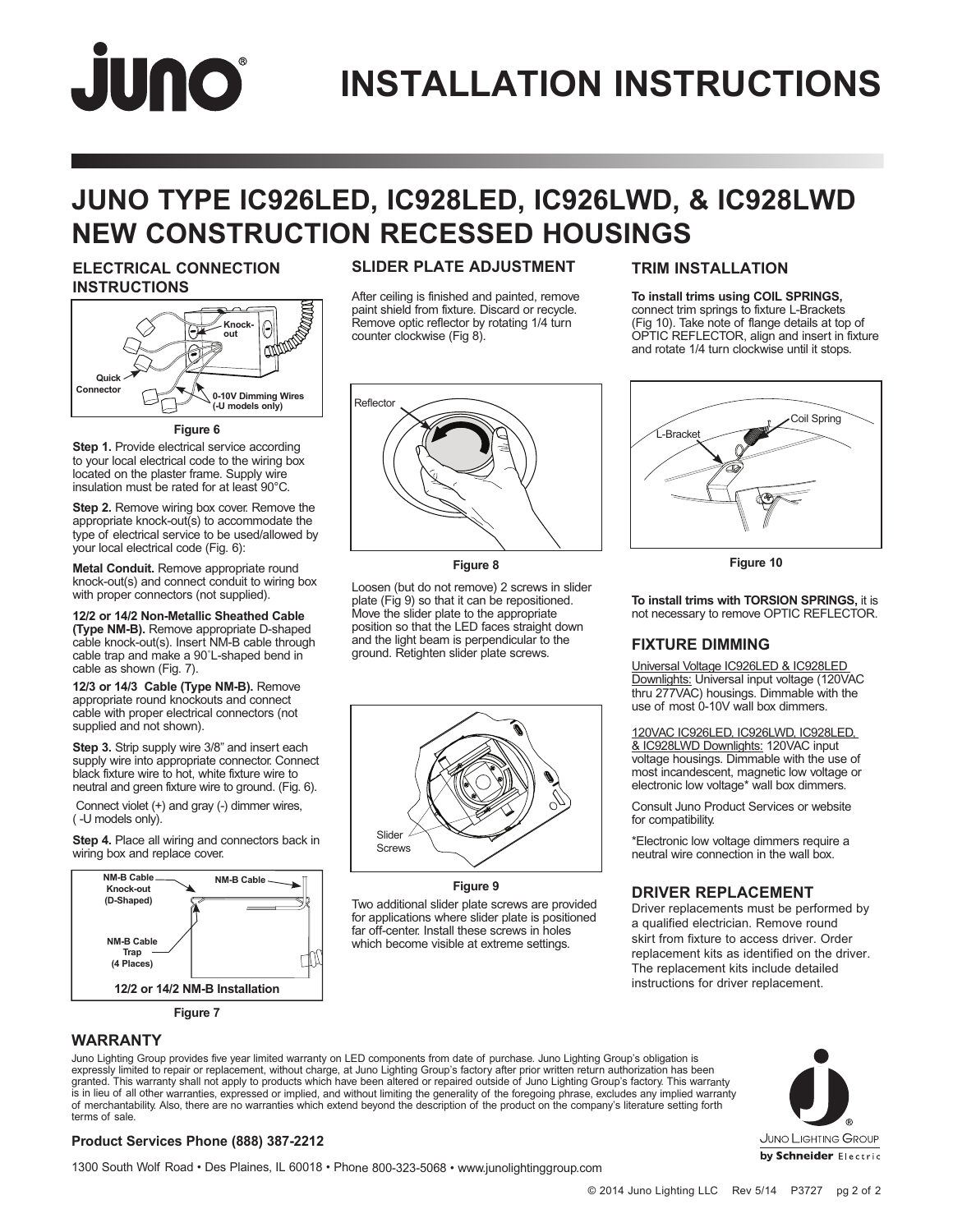## **INSTRUCCIONES DE INSTALACIÓN**

## **CARCASAS EMPOTRADAS PARA CONSTRUCCIONES NUEVAS IC926LED, IC928LED, IC926LWD, Y IC928LWD TIPO JUNO**

**ADVERTENCIA:** Por su seguridad, lea y entienda completamente las instrucciones antes de iniciar la instalación. Antes de cablear a la fuente de energía, apague la electricidad en la caja de fusibles o cortacircuitos. **NOTA:** Los accesorios empotrados Juno están diseñados para cumplir con los últimos requisitos NEC y están enlistados en cumplimiento completo con UL 1598. Antes de intentar la instalación de cualquier accesorio luminoso empotrado, revise su código eléctrico de construcción local. Este código establece el estándar del cableado y los requisitos de instalación para su localidad y debe de entenderse antes de que inicie el trabajo. El uso de bordes que no sean de Juno anula la garantía.

## **GUARDE ESTAS INSTRUCCIONES**

## **MEDIDAS DE SEGURIDAD IMPORTANTES:**

#### **TIPO IC PARA TECHOS AISLADOS**



**Figura 1**

Los accesorios Juno Tipo IC están diseñados para estar en contacto directo con materiales aislantes aprobados para esta aplicación (Figura 1). Los accesorios también pueden usarse con techos no aislados.

Las carcasas LED Air-Loc de Juno cuentan con empaques preinstalados para ahorro de energía y para cumplir con los requisitos de fugas de aire del código de energía según ASTM E283.

## **INSTALACIÓN EN CONSTRUCCIÓN CON VIGAS**



**Figura 2**

*Nota: La carcasa debe instalarse de modo que la caja de empalmes esté en el lado bajo (abajo) de la pendiente.* 

**Paso 1.** Extienda las barras colgantes para que quepan entre las vigas. El pie de la barra colgante está formado para alinearse fácilmente con la parte inferior de la viga (Figura 2). Coloque el accesorio martillando Real-Nails® en las vigas (Figura 3).

*(Nota: La barra colgante puede acortarse para que quepa en enmarcados de 12" o menos, quebrándola en las líneas marcadas).*

**Paso 2.** Deslice el accesorio a lo largo de las barras colgantes hasta el lugar deseado. Usando los tornillos o la ranura de fijación para asegurar (Figura 4).

**Reubicar el Accesorio –** El clavo puede ser removido con un martillo de garra para permitir una fácil reubicación del accesorio, sin dañar la barra colgante o el clavo (Figura 5).

**Paso 3.** Siga los pasos 1 a 4 bajo Instrucciones de Conexión Eléctrica.

**Paso 4.** Cuando se instala en tablayeso, corte un agujero de tamaño apropiado usando la plantilla del agujero ovalado que se proporciona. Después de instalar en tablayeso, si es necesario, ajuste el accesorio para el grosor del techo aflojando los tornillos hexagonales que sujetan la falda redonda al marco de yeso (Figura 2).





**Figura 4**



**JUNO LIGHTING GROUP** by Schneider Electric

1300 South Wolf Road • Des Plaines, IL 60018 • Teléfono 800-323-5068 • www.junolightinggroup.com